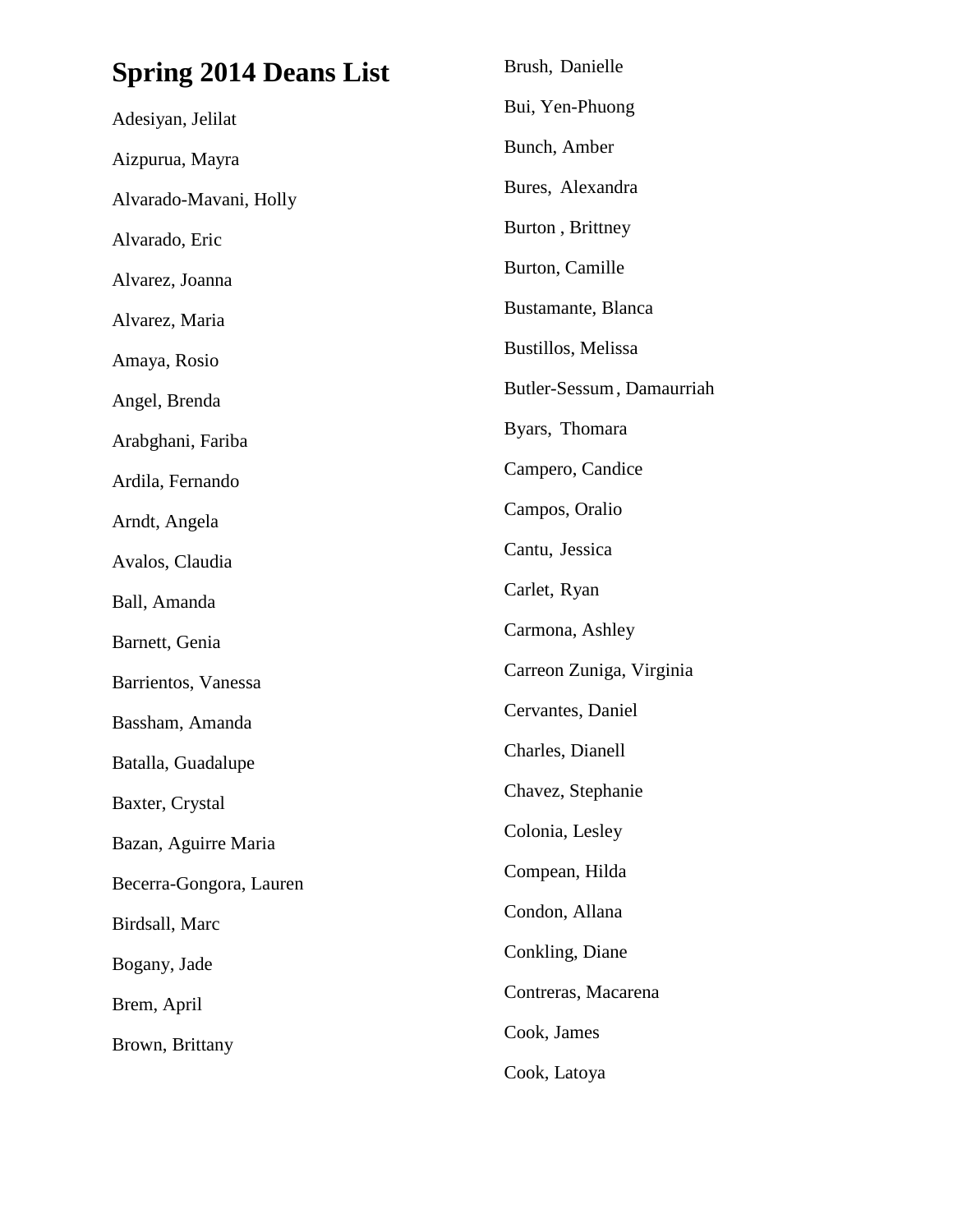| Cox, Sara              | Flores, Jessica     |
|------------------------|---------------------|
| Cruz, Carlos           | Flores, Lluvia      |
| Cruz, Christopher      | Fondel, Kellie      |
| Cruz, Connie           | Foster, Kenneth     |
| Cryer, Ana             | Francis, Terrell    |
| Cuellar, Suzanne       | Franklin, Lakesha   |
| Curcio, Sean           | Gaines Brooks, Lisa |
| Dale, Cynthia          | Gallien, Crystal    |
| Davila, Chelsea        | Galvan, Alejandra   |
| De Alba, Jessica       | Garcia, Antonio     |
| Deblanc, Leeshondra    | Garcia, Aracely     |
| Delgado, Francisco     | Garcia, Arin        |
| Diaz, Maria            | Garcia, Charles     |
| Diaz, Marlene          | Garcia, Omar        |
| Dillard, Laura         | Garza, Nelson       |
| Dozal, Abelina         | Gaytan, Sandra      |
| Duncan, Davinia        | Giron, Noemi        |
| Durden, Angelia        | Glenn, Susann       |
| Dutra, Talia           | Gonzalez, Jose      |
| Edwards, Stephen       | Gracey, Ryan        |
| Farina, Jasmine        | Grasty, Douglas     |
| Farley, Beth           | Gray, Joseph        |
| Ferman, Joel           | Griffin, James      |
| Figg, Roger            | Grimaldo, Ana       |
| Flores Morales, Sandra | Guandique, Stephany |
| Flores, Desiree        | Guidi, Stephanie    |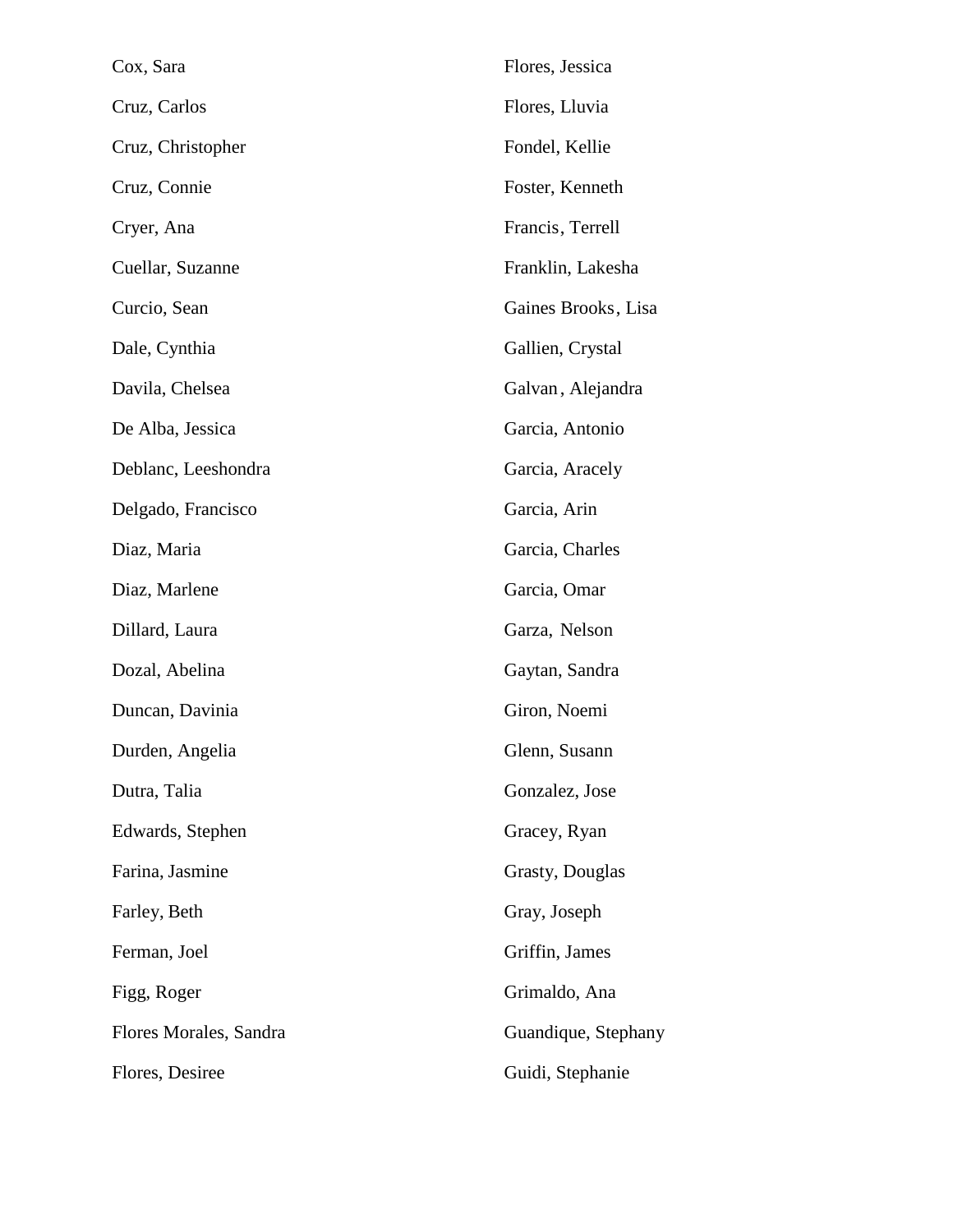| Guillen, Johanna          | Johnston, Robert    |
|---------------------------|---------------------|
| Guillory, Miranda         | Jones, Vanessa      |
| Gutierrez, Daniel         | Kang, Hee           |
| Guzman, Cindy             | Khurshid, Hiba      |
| Guzman, Marisol           | King, Erin          |
| Hahn, Lauren              | Kos, Elias          |
| Hampton, Kendra           | Krinsky, Randolph   |
| Hanna, Sherry             | Kurmanova, Zhanna   |
| Hayes, Charles            | Lacy, Akwenabuye    |
| Henry, Rachel             | Lamontagne, Maurice |
| Hernandez- Serrano, Eynar | Lane, Brittney      |
| Hernandez, Claudia        | Lara, Gerardo       |
| Hernandez, Emmanuel       | Larson, Mindy       |
| Hernandez, Martha         | Lee, Shirranda      |
| Herrick, Amanda           | Leroux, Alexander   |
| Higdem, Aaron             | Lewis, Darenique    |
| Hinton, Lacrecia          | Lopez, Oscar        |
| Hlavinka, Heidi           | Macias, Jacqueline  |
| Hubbard, Christina        | Malonson, Robaire   |
| Huerta, Elizabeth         | Manasia, Neelam     |
| Ibarra, Adriana           | Manjarrez, Maria    |
| Jacinto, Carlos           | Mariani, Pedram     |
| Jackson, Chris            | Marquez, Karen      |
| James, Krisshundria       | Martinez, Elizabeth |
| Jimenez, Dana             | Mathews, Amanda     |
| Jimenez, Hilda            | McClain, Bobby      |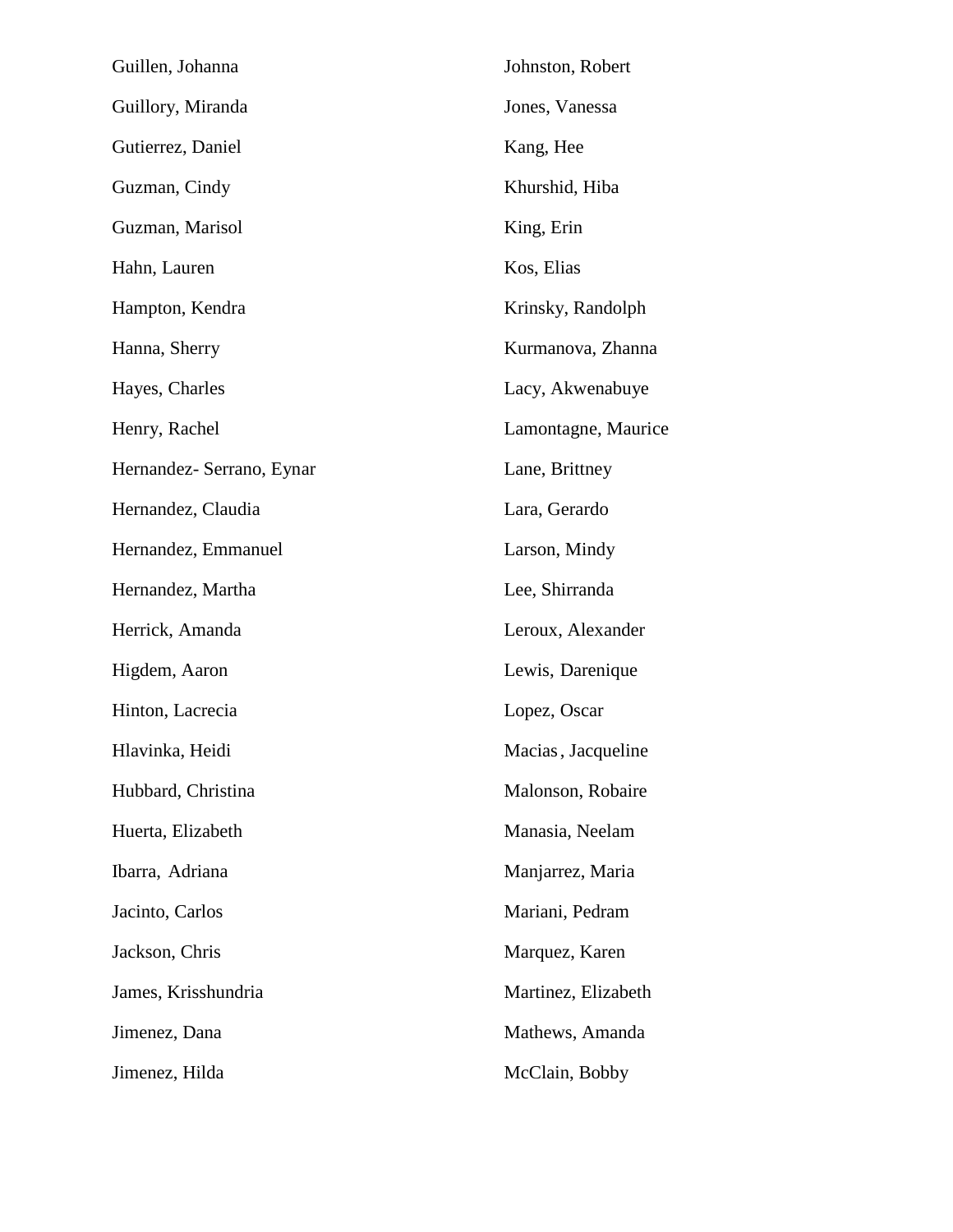| Mcferran, Darci           | Otero, Jonathan        |
|---------------------------|------------------------|
| Mcmillan, Jared           | Pabon, Ruben           |
| Mejia, Mauricio           | Pace, Quentin          |
| Melendez, Yolanda         | Pacheco, Baltazar      |
| Melgar, Jonny             | Pan, Chien-Hung        |
| Mendoza, Alejandra        | Parker, Corey          |
| Mendoza, Magdalena        | Parris, Chevonne       |
| Mendoza, Maribel          | Partida, Jose          |
| Mills, Kirsten            | Patterson, Sara        |
| Montes, Veronica          | Peaks, Christina       |
| Moore Washington, Daral   | Pereira, Alejandro     |
| Mueller, Justin           | Perez, Wendy           |
| Mullen, Beverly           | Perrett, Mary          |
| Mutis, Gabriela           | Pettaway, Annette      |
| Nag, Devalina             | Pfunder, Kyle          |
| Navarro Mancillas, Lizeth | Pham, San-Nhi          |
| Neely, Sylvia             | Pipkin, Rondolyn       |
| Nnake, Afomachukwu        | Purcell, Lydia         |
| Okoro, Ezinne             | Quilizapa, Amanda      |
| Olateju, Oluwafisayo      | Ramales-Perez, Gitzell |
| Olivares, Vanessa         | Ramirez, Anthony       |
| Oliveira, Paula           | Ramirez, Ruben         |
| Oliver, Nakia             | Reedy, Kellie          |
| Ortega Munguia, Viridiana | Renteria, Jimmy        |
| Ortiz, Chun Ting          | Repp, Shannon          |
| Ortiz, Tania              | Reyna, David           |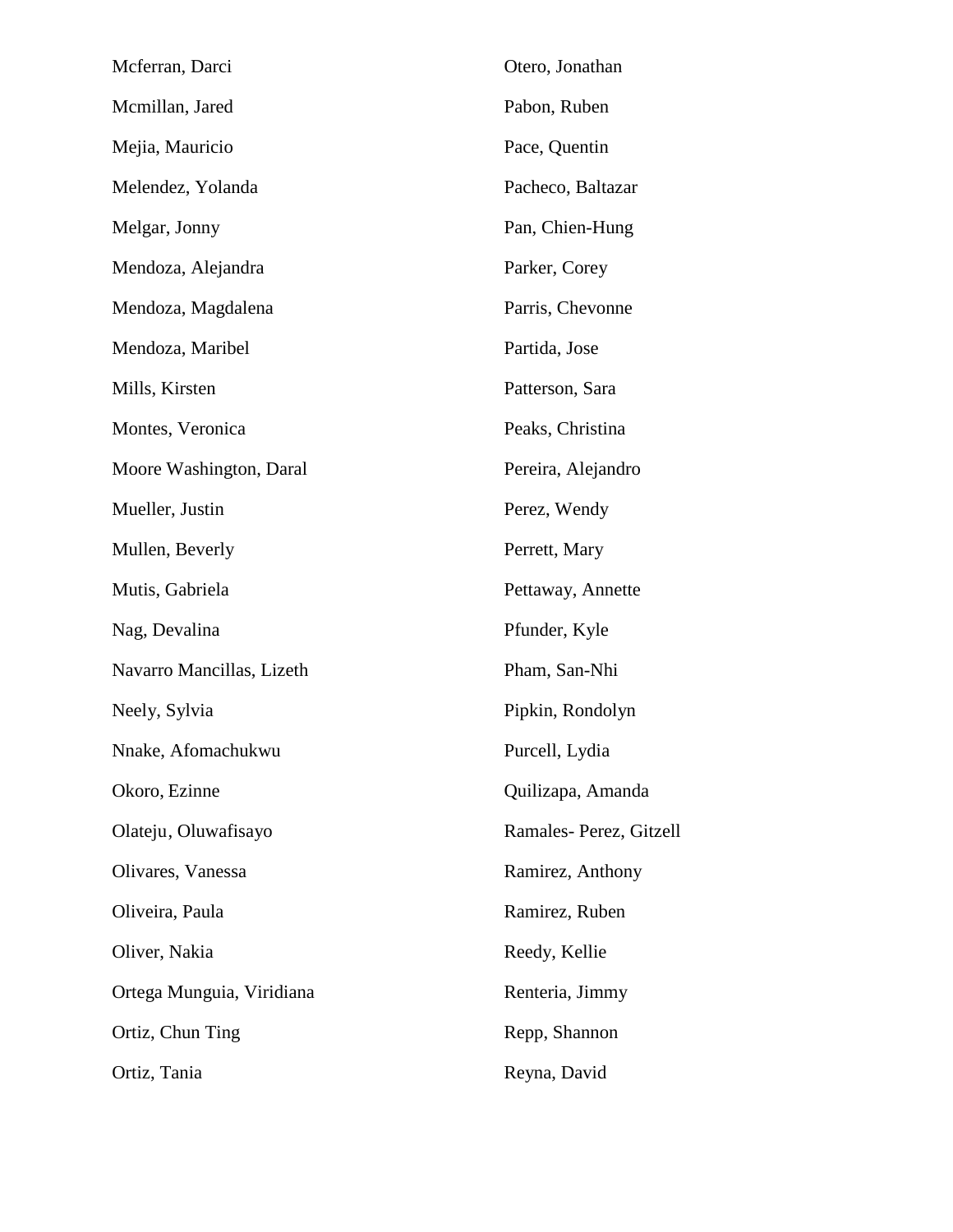| Rezgui, Camelia         | Serrano, Sandra            |  |
|-------------------------|----------------------------|--|
| Riley, Travis           | Shahmohammadi, Mohammadali |  |
| Rios, Irma              | Sharma, Ruhi               |  |
| Rios, Victor            | Shull, Theodore            |  |
| Rivas, Jason            | Siboldi, Pablo             |  |
| Rivera Mendoza, Claudia | Sivils, Grace              |  |
| Rivero, Anisleidys      | Smith, Cameron             |  |
| Robinson, Dana          | Smith, Caroline            |  |
| Robles, Alma            | Smith, Jerrard             |  |
| Rodriguez, Ariel        | Smith, Ra'Nekia            |  |
| Rodriguez, Clemencia    | Smith, Sondra              |  |
| Rogers, John            | Snelling, Shea             |  |
| Rogers, Ryan            | Southern, Symya            |  |
| Romero, Alexandria      | Stanford, Laura            |  |
| Romero, Rosalio         | Starch, Nicole             |  |
| Rose, Sharon            | Steagall, Lacey            |  |
| Rosenblath, Isabel      | Stevens, Addison           |  |
| Ross, Paige             | Stevens, Courtney          |  |
| Ruiz, Joshua            | Sublett, Christal          |  |
| Sadler, Lauren          | Sufi, Maymuna              |  |
| Salazar, Carlos         | Sullivan, Crystal          |  |
| Sanchez, Johanna        | Sullivan, Michael          |  |
| Sanchez, Xo'Chitl       | Tabbara, Stephanie         |  |
| Sansa, Kebire           | Taboada, Yannina           |  |
| Santana, Miriam         | Tahmourpour, Sarah         |  |
| Scott, Danielle         | Talabi, Bardia             |  |